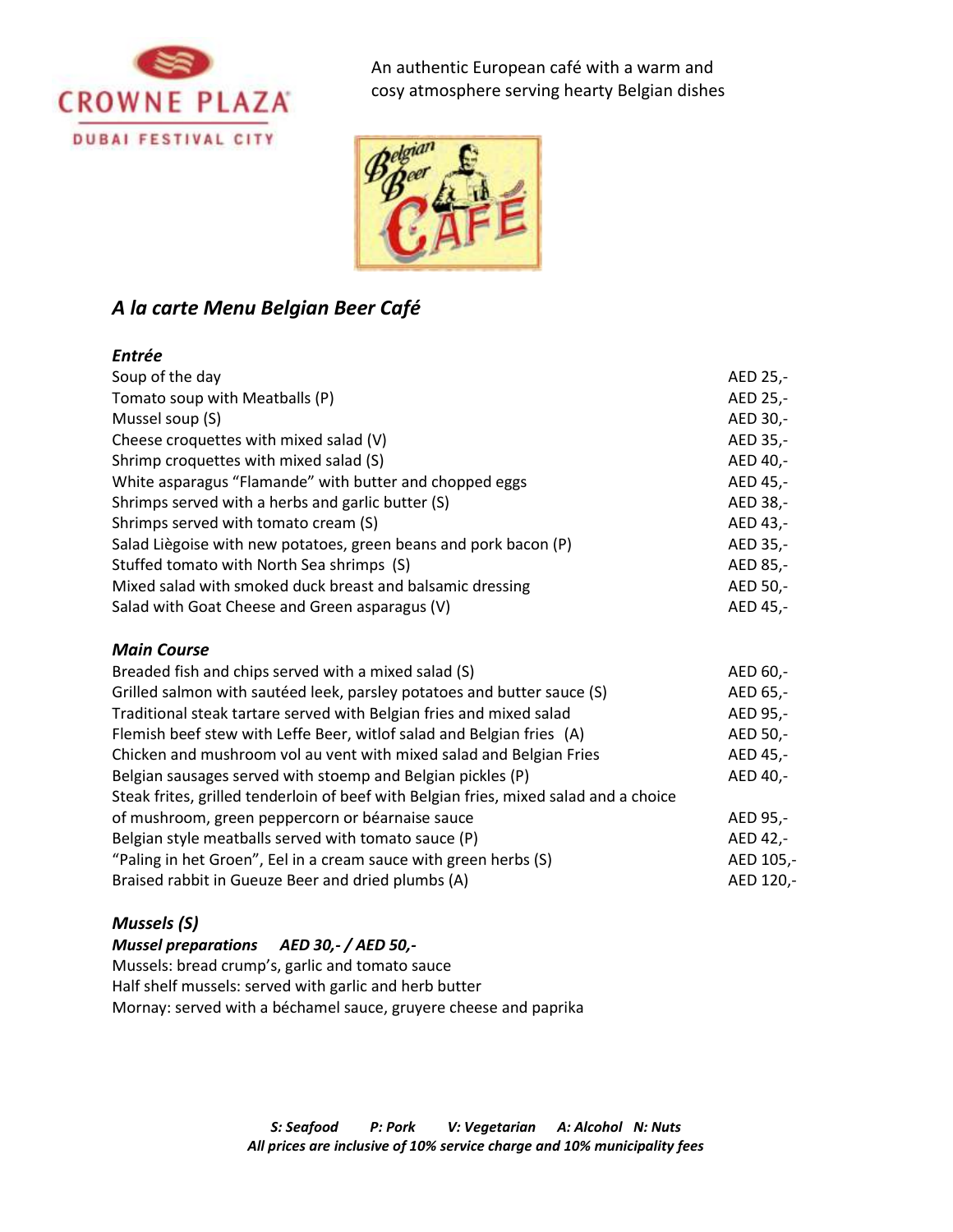



### *Mussel Pots: Mussels served in hot pots with Belgian Fries and mayonnaise*

| Marinière: steamed in their own juice with celery, onion and fresh herbs            | AED 118.- |
|-------------------------------------------------------------------------------------|-----------|
| Provençale: steamed with garlic, tomato, onion, celery, bell pepper and fresh herbs | AED 118.- |
| Thai: curry sauce with Asian herbs and vegetables                                   | AED 118.- |
| White wine, cream and Garlic (A)                                                    | AED 118.- |
| Blue cheese, celery, onion and cream                                                | AED 118.- |
| Hoegaarden, coriander, dried orange peel, celery and onion (A)                      | AED 118.- |

### *Side dishes*

| AED 17.- |
|----------|
| AED 12,- |
| AED 15.- |
| AED 12.- |
| AED 10.- |
| AED 15.- |
|          |

#### *Dessert*

| Belgian style chocolate mousse                                           | AED 26.- |
|--------------------------------------------------------------------------|----------|
| Pancakes with caramelized apples and Belgian ice cream                   | AED 25.- |
| Belgian waffles with vanilla ice cream and hot chocolate sauce           | AED 25.- |
| Assortment of Belgian cheeses served with grapes, bread and homemade jam | AED 80.- |
| Belgian waffles with cream and strawberry                                | AED 45.- |
| Scoop of ice cream (vanilla or speculoos)                                | AED 15.- |

### *Bar snacks*

| Crispy fried mussels with guacamole, sour cream and tomato salsa                | AED 28,- / AED 50,- |
|---------------------------------------------------------------------------------|---------------------|
| Crumbed sole strips served with gribiche sauce                                  | AED 28,- / AED 50,- |
| Shrimp croquettes                                                               | AED 30,- / AED 54,- |
| Cheese croquettes                                                               | AED 24,- / AED 42   |
| Belgian "Bierplankje" served with cheese, salami, pickles and silver onions (P) | AED 65,-            |
| Portion of cheese                                                               | AED 35,-            |
| Portion of salami (P)                                                           | AED 35,-            |
| <b>Buffalo wings</b>                                                            | AED 65,-            |
|                                                                                 |                     |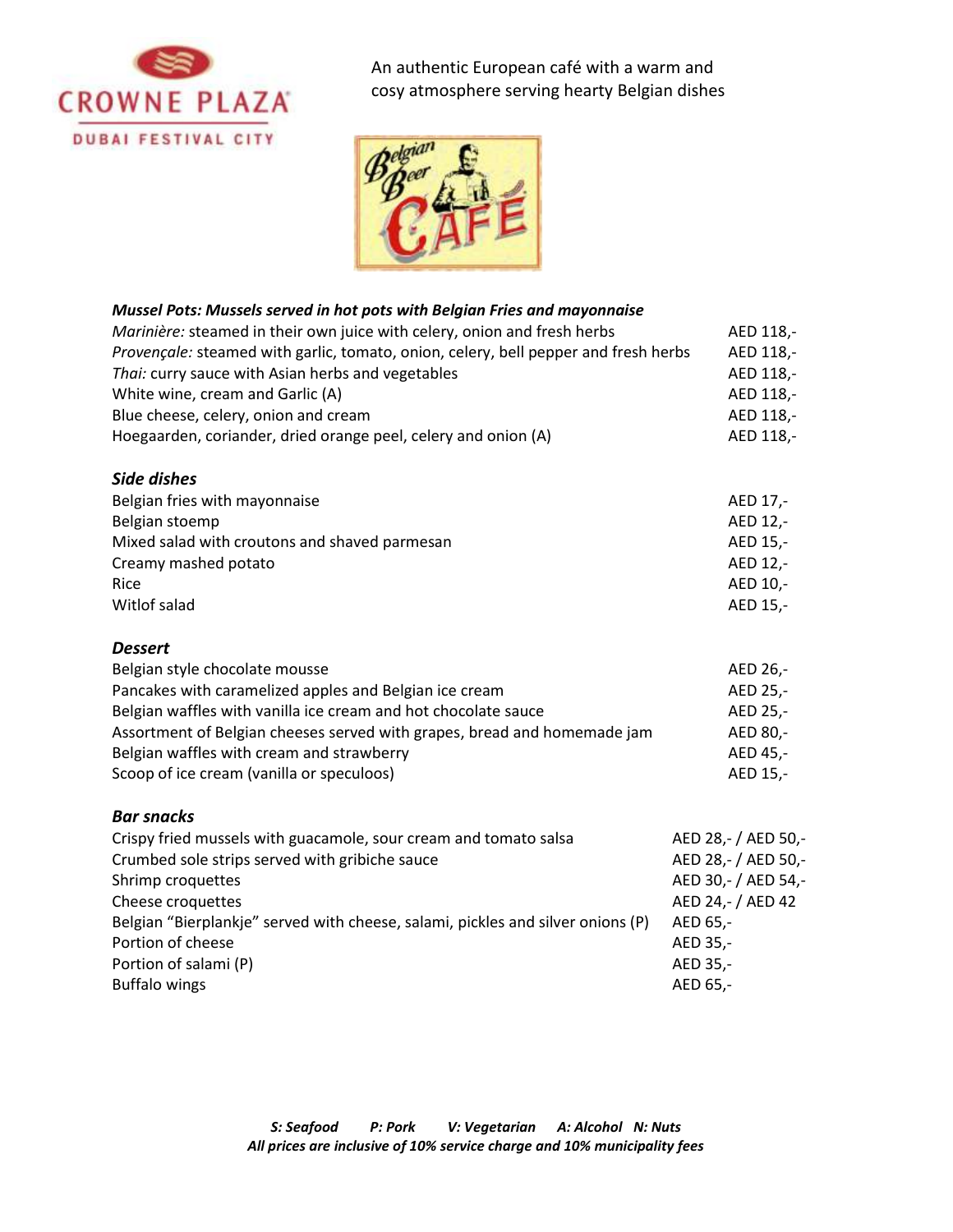



## *New Brunch Concept Belgian Beer Café*

As of the 29 th of January the brunch in *Belgian Beer Café* will change into a la carte brunch. The portion that we will serve will be smaller than that we normally serve.

Buffet: Cheese, salad and dessert and a bread station. The mussel pots will be served with an additional charge of AED 50 per pot.

A la carte is available

### *Brunch Menu Belgian Beer Café*

#### *Entrée*

Tomato soup with Meatballs (P) Mussel soup (S) Cheese croquettes with mixed salad (V) Shrimp croquettes with mixed salad (S) Shrimps served with a herbs and garlic butter (S) Shrimps served with tomato cream and garlic (S) Salad Liègoise with new potatoes, green beans and pork bacon (P) Mixed salad with smoked duck breast and balsamic dressing

### *Main Course*

Breaded fish and chips served with a mixed salad (S) Grilled salmon with sautéed leek, parsley potatoes and butter sauce (S) Traditional steak tartare served with Belgian fries and mixed salad (100gr) Flemish beef stew with Leffe Beer, witlof salad and Belgian fries (A) Chicken and mushroom vol au vent with mixed salad and Belgian Fries Belgian sausages served with stoemp and Belgian pickles (P) Steak frites, grilled tenderloin of beef with Belgian fries, mixed salad and a choice of mushroom, green peppercorn or béarnaise sauce (100gr) Belgian style meatballs served with tomato sauce (P)